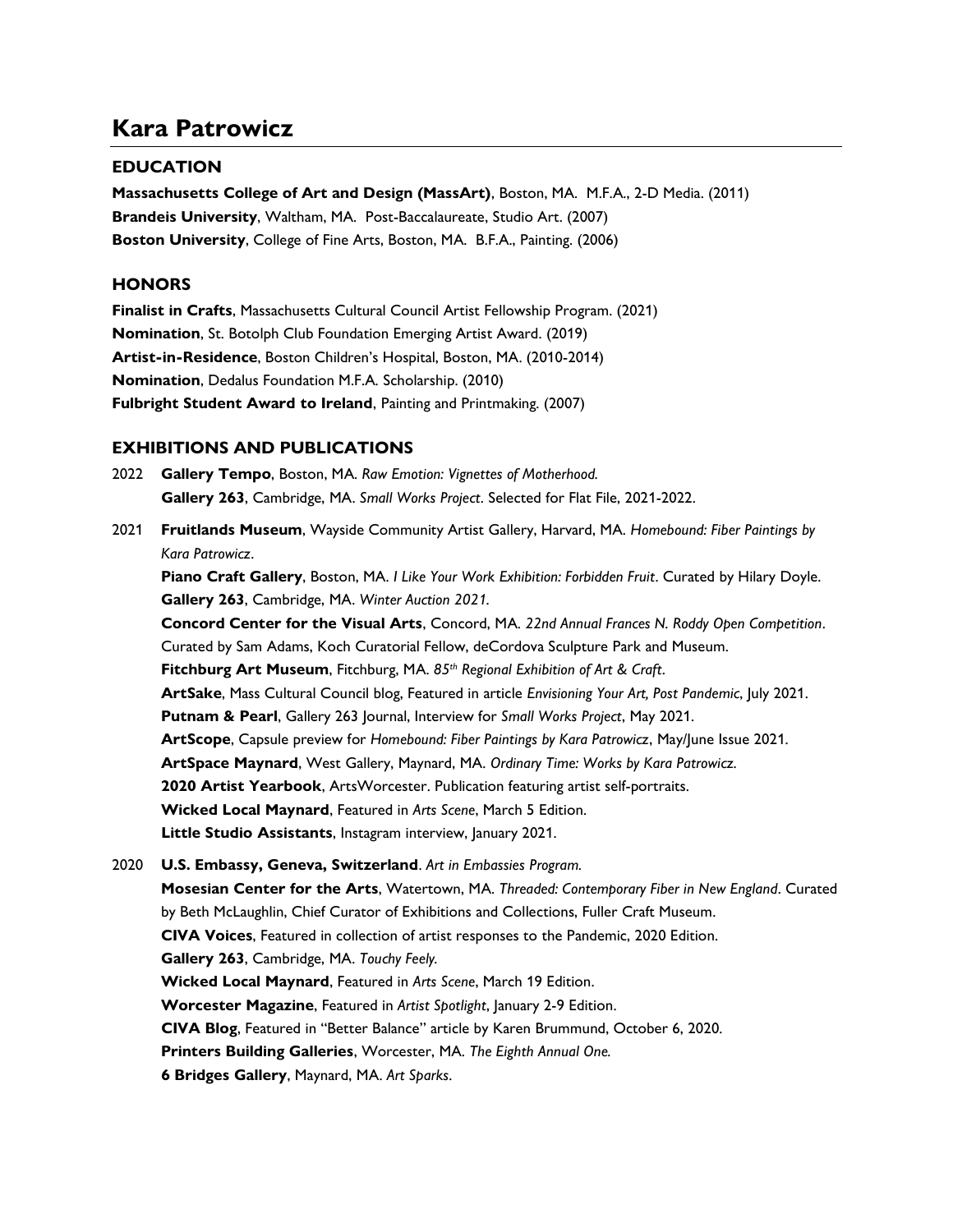- 2019 Concord Center for the Visual Arts, Concord, MA. 20th Annual Frances N. Roddy Open Competition. Curated by Josephine Halvorson. Awarded Textile Prize. Worcester Art Museum, Worcester, MA. Community Exhibition: Reflections on Pregnancy and Birth. Catholic Artist Connection, Featured artist interview on NYC blog, October 7, 2019. Brookline Arts Center, Brookline, MA. New England Thread. Curated by Beth McLaughlin. Chandler Gallery, Maud Morgan Arts Center, Cambridge, MA. Small Works Salon 2019: Interior Spaces. Curated by Hilary Tait Norod, Director of Galatea Fine Art. Awarded 3rd place. Patterson-Appleton Arts Center, Denton, TX. Materials: Hard + Soft International Contemporary Craft Competition and Exhibition. Loading Dock Gallery, Lowell, MA. Fiberlicious. Printers Building Galleries, Worcester, MA. Paperphilia and The Seventh Annual One. 6 Bridges Gallery, Maynard, MA. Associations and Affinities. 2018 River's Edge Arts Alliance, Hudson, MA. Kara Waxman: Recent Work.
- Gruber Pop-up Gallery, Maynard, MA. Juried group show.
- 2017 ArtSpace Maynard, Maynard, MA. Juried Annual Sale. Vernon Street Open Studios, Somerville, MA. Catholic Creatives Blog (http://www.catholiccreatives.org/blog). January 17, 2017.
- 2016 Harvard University, ARTS FIRST Festival, Cambridge, MA. Down the hall, to the right. Paine and Bakalar Galleries, MassArt. 2016 MassArt Auction. ArtSpace Maynard, Maynard, MA. Juried Annual Sale.
- 2015 Galatea Fine Art, Boston, MA. New England Collective VI.
- 2014 808 Gallery, Boston, MA. Convergence. The Long Island Museum, Stony Brook, NY. 2014 Juried Art Competition. Gallery 263, Cambridge, MA. Folk. Studio Visit Magazine, Spring 2014 Issue. Spirituality and Health Magazine, November/December 2014 Issue. Gallery North, Setauket, NY. Art of the Figure: An Exhibition Curated by Philip Pearlstein.
- 2012 Brookline Public Library, Brookline, MA. Brookline Arts Center Faculty.
- 2011 Whistler House Museum of Art, Lowell, MA. UMass Lowell Faculty Invitational Exhibit. 808 Gallery, Boston University. Boston Young Contemporaries Exhibition. Paine and Bakalar Galleries, MassArt. M.F.A. Candidates Thesis Show.
- 2010 Paine and Bakalar Galleries, MassArt. 21st Annual Benefit Art Auction. The Long Island Museum, Stony Brook, NY. 2010 Juried Art Competition.
- 2009 Basilica of St. Patrick's Old Cathedral, NY, NY. New Work by Kara Waxman.
- 2008 Chester Beatty Library, Dublin, Ireland (2002 European Museum of the Year). Fulbright Exhibition: New Work by Kara Waxman. Dubliner Magazine, Dublin, Ireland. May Issue, The Month Ahead. Annual Fulbright Scholars Pamphlet, Dublin, Ireland. Cover image.